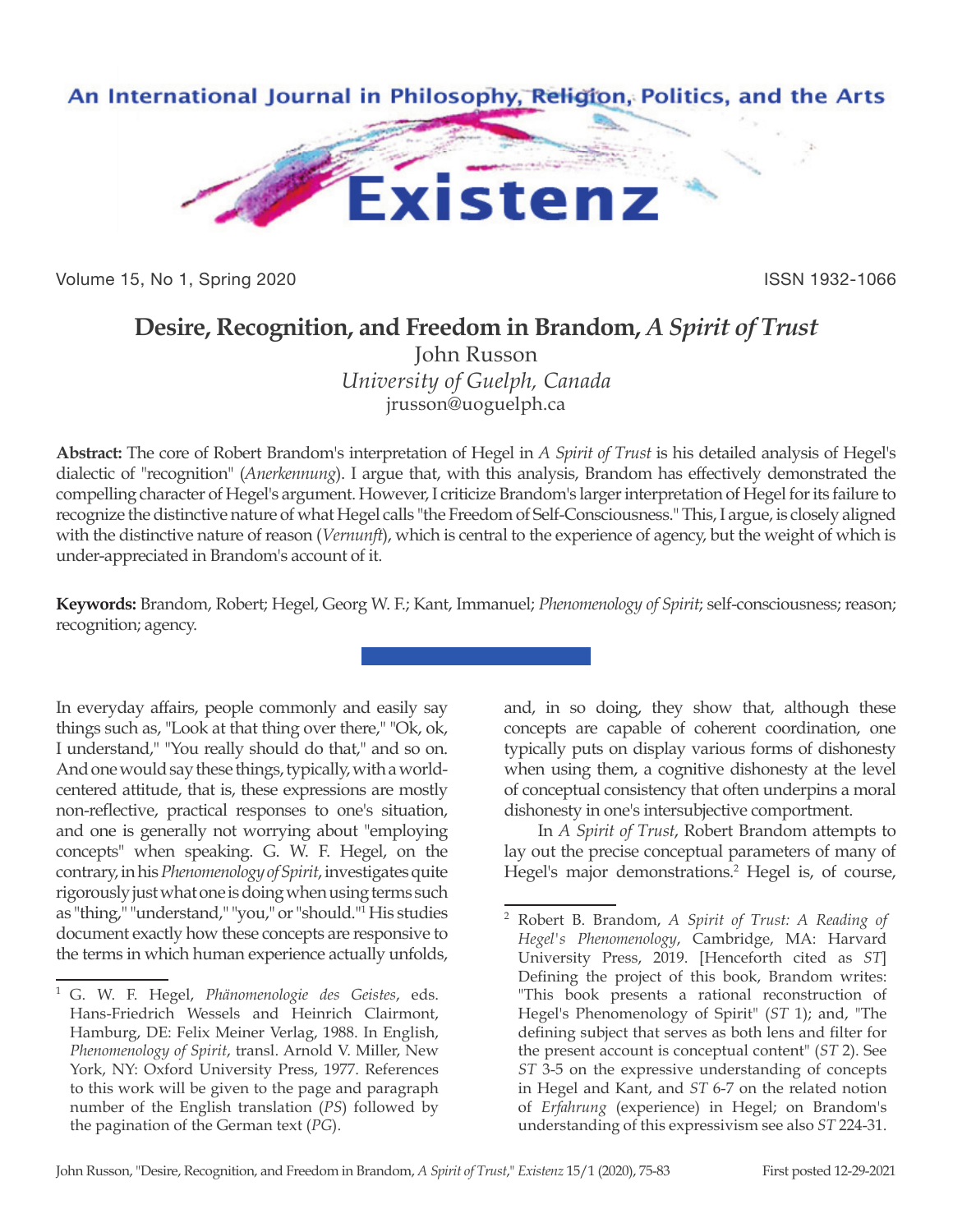notoriously compact in his presentation, requiring the reader to "do the math," so to speak, moving at lightning speed from premise to conclusion as he analyzes, in roughly 500 pages, virtually every facet of human experience, from the temporal flow of sensuous immediacy through the power dynamics of personal and interpersonal life to the history of five millennia of human political and religious life. Brandom's 800-pages study takes the time to "do the math," working painstakingly through the logical and experiential intricacies that are implicit in many of Hegel's most important analyses to demonstrate that Hegel has, indeed, captured the dynamism that is distinctive and definitive of human agency.

Brandom's interpretation of a number of Hegel's core arguments has been criticized by some of the best contemporary interpreters of Hegel, especially focusing on his understanding of Hegel's overall philosophical project and his understanding of Hegel's epistemology.3 My focus, instead, will be on Brandom's thematizing of the role and importance of what Hegel calls *Anerkennung* (recognition) in which context I think Brandom's analysis is helpfully illuminating. Hegel explicitly discusses recognition in only a few paragraphs of the *Phenomenology of Spirit* basically, the nineteen paragraphs that make up Part A, "Independence and Dependence of Self-Consciousness: Lordship and Bondage," of Chapter IV, "The Truth of Self-Certainty"—but it is the central subject of the 220 pages that make up Part Two, "Normative Pragmatics," of Brandom's *A Spirit of Trust*, and the essential context for the whole of his study. Brandom offers what one might call a naturalistic reconstruction of Hegel's argument, documenting what is at play when an agent imputes agency to another, which means when a particular kind of organism—a particular kind of natural body—engages in a material practice that involves meaningfully responding to another body as a being that itself imputes agency to others. In his argument, Brandom carefully builds up the constitutive layers of this experience, ultimately to vindicate Hegel's

claim that such interpersonal recognition is always implicitly defined by a demand for reciprocity, with the consequence that one's behavior contradicts its own norm when one practices unequal recognition. I will first identify some of the helpful dimensions of Brandom's analysis of desire and recognition, before turning to a criticism of his account, which revolves around the notion of freedom. In what follows I argue that, although Brandom has correctly identified many parameters that are necessary conditions for ascribing agency to one another, his account is insufficient for it fails to recognize a crucial dimension of freedom that is integral to agency yet exceeds the terms of intersubjective recognition.

### **The Ascription of Desire and Mutual Recognition**

Brandom's discussion of Hegel's chapter on selfconsciousness begins, as does Hegel's chapter, by focusing on desire. Brandom identifies what he calls the "triadic structure of orectic awareness (TSOA)," by which he means that desire involves a desiring "attitude" that is directed toward a potential means for fulfilling one's desire (a "significance") that is realized through a "responsive activity" (*ST* 248). For example, in hunger, there will be an activity of eating food, and it will be experienced as fulfilling (or failing to fulfill). This structuring is important as it allows one to recognize what is distinctive of the desire for recognition that Hegel identifies as being distinctive of explicitly selfconscious beings. The desire to be recognized has an object just as hunger has an object, but unlike the article seen as food toward which the hungry animal directs its action, the object to which one who desires recognition directs one's action is one that itself desires; in other words, for the desire for recognition, the relevant "significance" is an attitude. And, moreover, it desires that that other desiring being precisely desire itself (the first) as itself a desiring being. Brandom's point is that being a (self-consciousness) being that is desiring to be recognized, then, inherently involves ascribing an attitude to another, (indeed, precisely ascribing to the other the TSOA itself). And indeed, more specifically, it involves ascribing to that other the same attitude of ascribing attitudes, for it wants that other to ascribe to itself (the first) the attitude of ascribing attitudes (*ST* 248-50).

This analysis is accurate and helpful, and it shows well the reflexive or reciprocal character of the

<sup>3</sup> For the critique of Brandom's interpretation of Hegel's epistemology, see Stephen Houlgate, "Review: A Spirit of Trust," *Notre Dame Philosophical Reviews* (April 14, 2020), https://ndpr.nd.edu/reviews/aspirit-of-trust-a-reading-of-hegels-phenomenology/, accessed July 14, 2021. For the critique of his overall interpretation of Hegel's project, see Terry Pinkard, "Book review A Spirit of Trust: A Reading of Hegel's Phenomenology," *Mind* 129/515 (July 2020), 990-999.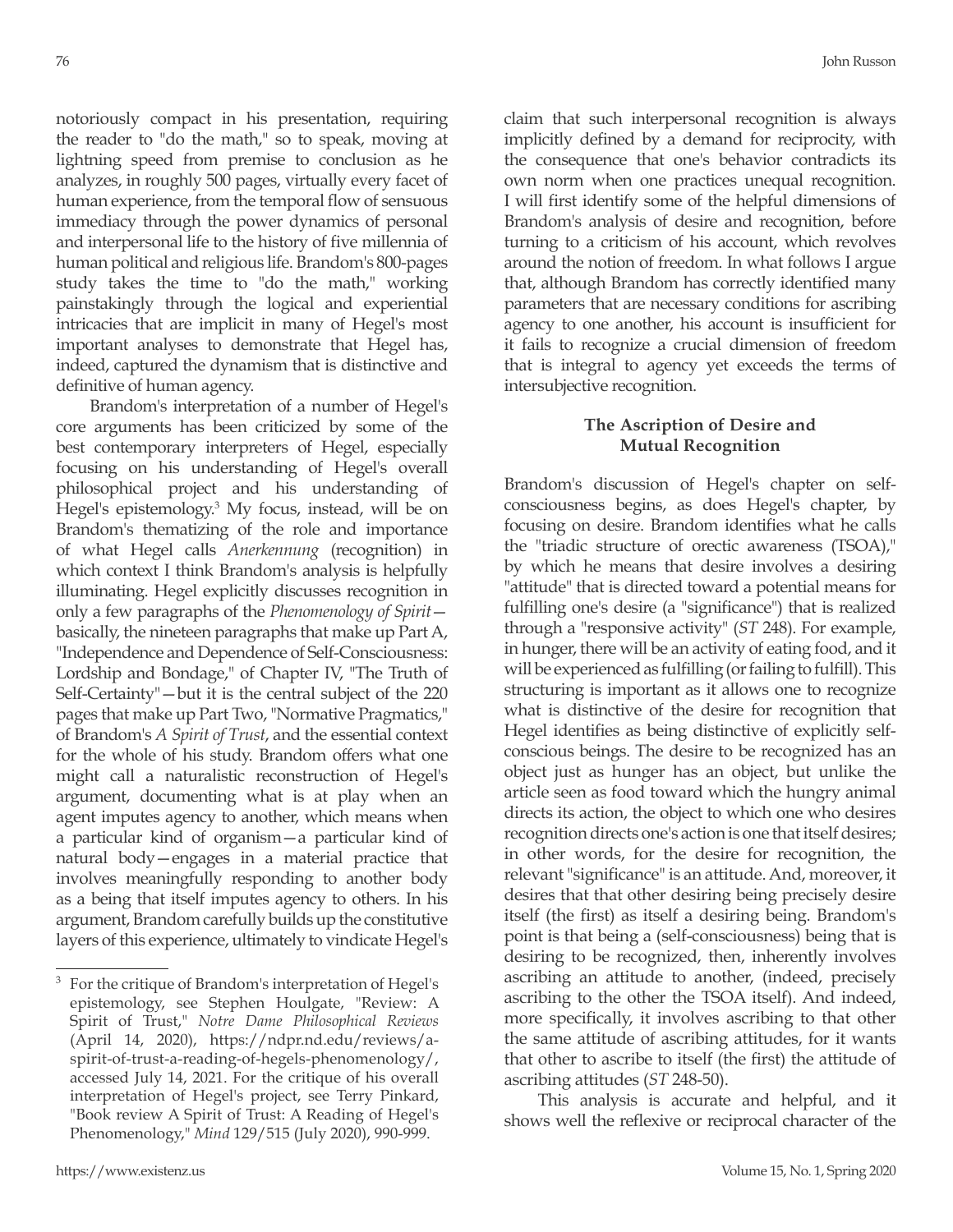desire for recognition (*ST* 250-8). It thus illuminates a central aspect of the distinctive logic that is involved in the experience of self-consciousness as a desire for recognition, demonstrating why, more than the simple TSOA, it must be understood as a reflected version of desire. And this intrinsic structure of the desire for recognition (what it is in itself) clarifies why one's own sense of what one is doing (what one's attitude is for itself) can fail to live up to itself, for one can act in a way that does not recognize the commitments intrinsic to one's attitude. Brandom has here identified a necessary structure of human self-experience, and demonstrated how the reciprocal ascription of agency is integral to the very logic of self-consciousness.

Brandom then builds on this logic of ascription of attitudes to analyze *Anerkennung*, that is, the "dialectic of recognition" (*ST* 262-312). What is particularly helpful in his analysis is the explicit sorting out of a series of paired terms: first, he distinguishes normative attitudes from normative statuses; then, within normative attitudes he distinguishes attributing from acknowledging, and furthermore, within normative statuses he distinguishes responsibility from authority (*ST* 262-9). His analysis of the essential pairing of these practices shows that one's experience evinces an implicit commitment to reciprocity of recognition. For example, authority is a status, and it is a status that commands certain forms of response, such as obedience. One lives from such a status, exercising one's power over one's subordinates. The status itself, however, is dependent upon practical attitudes that ascribe it to the agent. The status can be exercised in a way that does or does not reflect its dependence upon such attitudes; and, indeed, such attitudes of ascription can be enacted with or without explicit awareness that they are being enacted. Indeed, it is common to act as if status were naturally given, or as if one were sufficient on one's own to determine one's status, but these are mystifications of the intersubjective practices in which status is truly rooted; in contrast to this, Brandom writes,

if we can fully understand in broadly naturalistic terms practices of taking or treating each other as responsible and authoritative, practices of adopting normative attitudes, the view is, there is nothing left to be mystified about regarding the normative statuses we thereby attribute and acknowledge. [*ST* 264]

The authority intrinsic to any status is enacted responsibly when it reflects an honest recognition of the intersubjective attitudes upon which it depends,

and Brandom sorts out logically how adequate or inadequate forms of such responsibility can be played out both between individuals and within social groups.4

I believe Brandom has successfully clarified, some of the core logic intrinsic to Hegel's argument that the very nature of self-conscious desire (what it is "in itself") implies intrinsically a norm of reciprocity, and thus that self-conscious, human nature is properly realized only in practices of reciprocal recognition. This I consider to be a powerful and worthy accomplishment, and arguably warrants the attention of scholars of Hegel and of philosophers more broadly.

However, Brandom makes a further claim that I think is mistaken. Although the claim itself is a scholarly, textual matter, nonetheless it reflects, I believe, a matter of deeper philosophical significance. Brandom maintains that it is practices of reciprocal recognition that are what Hegel means by *Freiheit* (freedom); he writes,

"Freedom" is Hegel's term for the symmetrical recognitive constellation that integrates immediacy, as the actuality of attitudes, with their social mediation, through the requirement of suitable complementation of attitudes for their institutional authority. [*ST* 285]

#### Or, again,

This constitutive constellation of reciprocal authority and responsibility, normative independence and dependence, Hegel calls "freedom." [*ST* 295]

Brandom is here responding to the shift in Hegel's language from Chapter IV, Part A, "Independence and Dependence of Self-Consciousness: Lordship and Bondage" to Chapter IV, Part B, "Freedom of Self-Consciousness: Stoicism, Scepticism, and the Unhappy Consciousness," and assimilating this to the fact that, as he has shown, Part A demonstrates that self-consciousness is only properly realized in situations of reciprocal recognition.<sup>5</sup> It is here that I have

<sup>4</sup> The metaphysical error Hegel identifies in his concept of Mastery (*Herrschaft*) that construes its independence as unmediated by dependence is addressed at *ST* 275-7; the detailed working out of the structure of responsibility in its interpersonal and social forms is discussed at *ST* 277-98.

<sup>5</sup> Brandom wrongly claims that Hegel uses the terms *Unabhängigkeit* and *Abhängigkeit* for "independence" and "dependence" (*ST* 266). Hegel's terms are *Selbstständigkeit* and *Unselbstständigkeit*.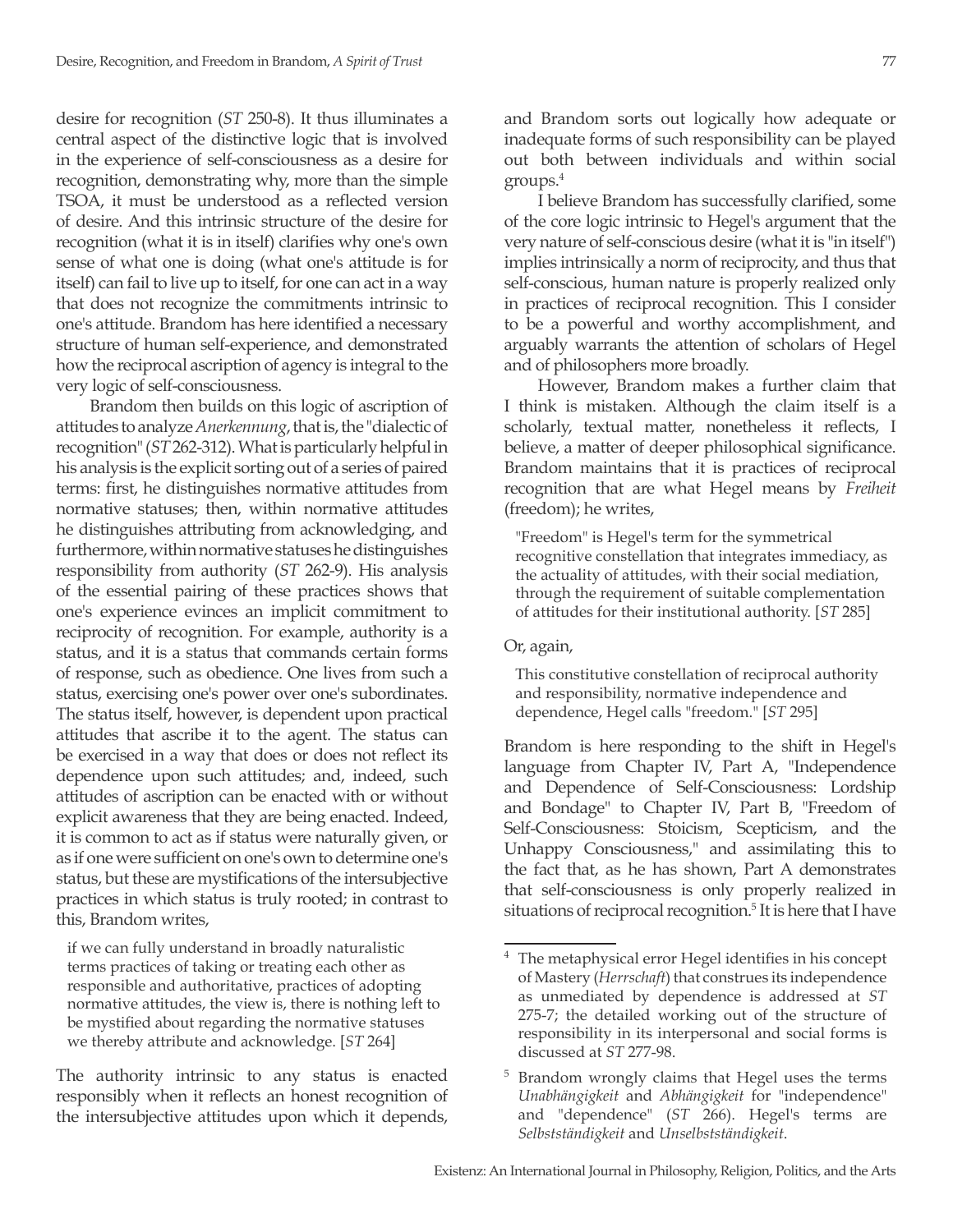a challenge to Brandom's interpretation of Hegel and, correspondingly, with his analysis of human experience, for, in my view, Hegel's point in his phenomenological study of what he calls "freedom" is that there is a further dimension to human experience beyond that which is identified in his analysis of—and hence irreducible to—recognition. To make this point, I will first revisit Hegel's description of desire.

## **Freedom and Reason**

Both Kant and Hegel are distinctively and definitively focused on the human beings' ability—apparently not met with in other animals—to deal with unconditioned forms of meaning.<sup>6</sup> In other words, humans ask questions pertaining to an "as such" or "in itself." Most famously, this is the hallmark of the distinctive capacity of reason. Kant says as much:

the principle peculiar to reason in general, in its logical employment, is:—to find for the conditioned knowledge obtained through the understanding the unconditioned whereby its unity is brought to completion. [*CPuR* 306, A307/B364]

Both Kant and Hegel study rigorously the conditions for the possibility of such rational experience; in other words, their phenomenological descriptions show precisely what is intrinsically involved in the experience of reason and thus why it cannot genuinely be confused or conflated with various other forms of experience. The important point to be retained here is that the ability to engage with an unconditioned or absolute significance should not be taken for granted in one's analysis, but it needs to be recognized and explained as such.

Now the very thesis of the attitude of selfconsciousness as desire—the definitive sense of this attitude as analyzed by Hegel—is that it is the unconditional source of meaning. The being that is for itself desiring is the being that posits itself—its desire or itself as desire—as what is universally and necessarily the truth of any and all determinacy; as Hegel writes, describing the attitude of desire,

Certain of the nothingness of this other, it [desire] explicitly affirms that this nothingness is *for it* the truth of the other; it destroys the independent object and thereby gives itself the certainty of itself. [*PS* 109 §174; *PG* 125]

His more precise description of the logical structure of this attitude brings out clearly the unconditional significance intrinsic to this attitude:

Self-consciousness is, to begin with, simple beingfor-self [*einfaches Fürsichsein*], self-equal through the exclusion from itself of everything [other]. For it, its essence and absolute object [*absoluter Gegenstand*] is "I"; and in this immediacy, or in this...being, of its being-for-self, it is [a *single*] [*Einzelnes*]. What is "other" for it is an unessential, negatively characterized object. [*PS* 113, §186; *PG* 129-30]

As Hegel's language makes clear, the sense of self that is intrinsic to this attitude is one of simplicity ("simple being-for-self") and negative universality ("exclusion...of everything"); indeed, as Hegel writes, "I" is its absolute object. Intrinsic to the self-conscious experience of desire, then, is the significance of "I versus other"—an absolute distinction; in other words, self-consciousness as desire constitutively interprets whatever specific empirical conditions it encounters in terms of the absolute opposition of self ("I") and other. The continuation of the above quotation from Hegel's text underlines the essentiality of this significance:

But the "other" is also a self-consciousness; one individual is confronted by another individual. As thus immediately occurring they are for one another in this way common objects; *independent* shapes, consciousness sunk in the being...of life, for the object has here its being determined as "life"—which for one another have not yet accomplished the movement of absolute abstraction [*absoluter Abstraktion*], of rooting-out all immediate being, and of being merely the purely negative being [*rein negative Sein*] of selfidentical consciousness; in other words, they have not as yet exposed themselves to each other in the form of pure being-for-self [*reines Fürsichsein*], or as selfconsciousness. Each is indeed certain of its own self, but not of the other.7 [*PS* 113, §186; *PG* 130]

<sup>6</sup> For instance, Immanuel Kant, *Critique of Pure Reason*, transl. Kemp Smith, New York, NY: Palgrave 2003, p. 472, A546-7/B574-5. [Henceforth cited as *CPuR*]

<sup>7</sup> Miller's translation of this passage reads: "But the 'other' is also a self-consciousness; one individual is confronted by another individual. Appearing thus immediately on the scene, they are for one another like ordinary objects, *independent* shapes, individuals submerged in the being...of *Life*—for the object in its immedicy is here determined as Life. They are, *for each other*, shapes of consciousness which have not yet accomplished the movement of absolute abstraction, of rooting-out all immediate being, and of being merely the purely negative being of self-identical consciousness; in other words, they have not as yet exposed themselves to each other in the form of pure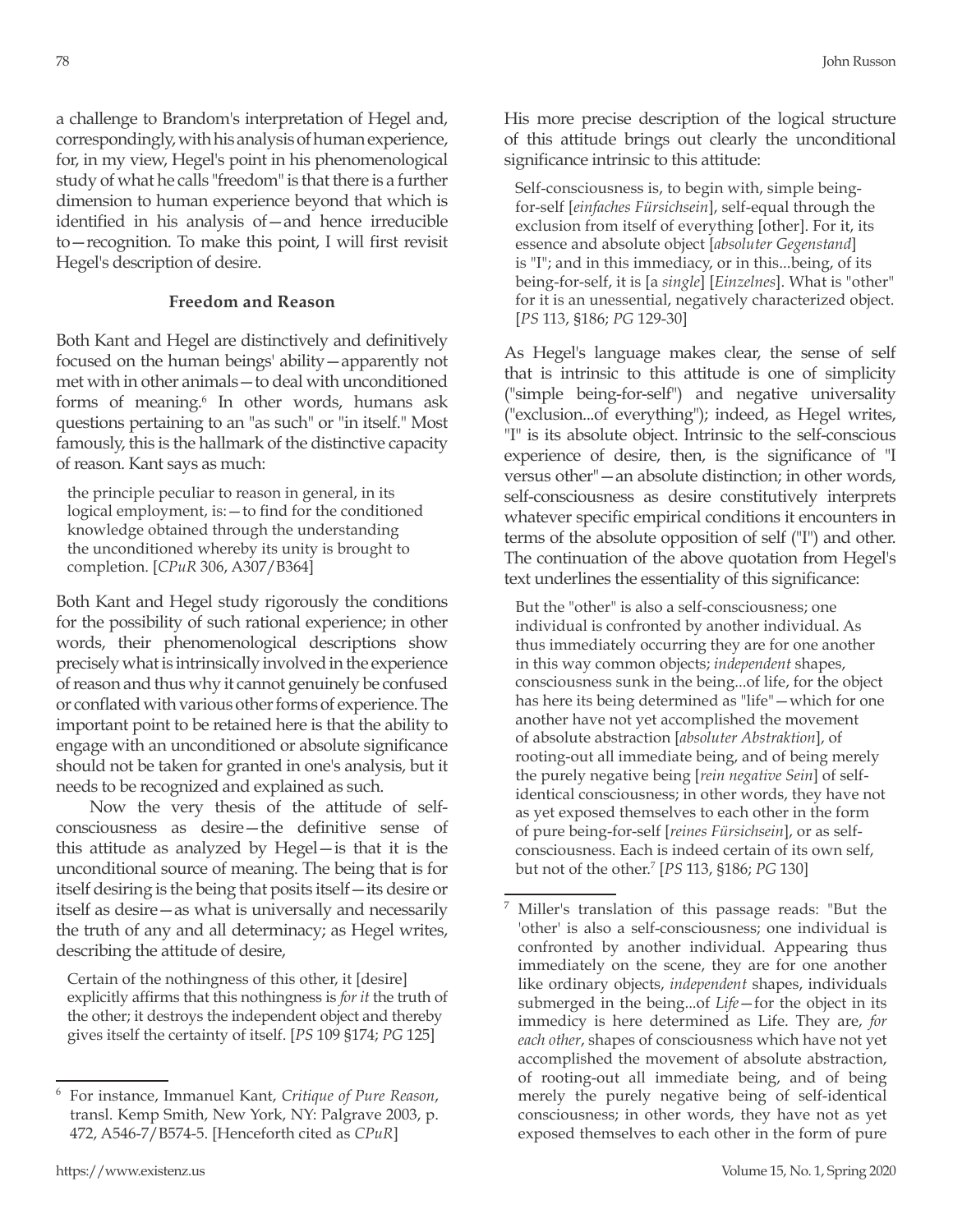It is the very meaning of the attitude of self-consciousness as desire to accomplish the absolute abstraction, and thus to be pure [*rein*] being-for-self, and precisely what is at issue here is whether each one will recognize that precise feature about the other one. To recognize this disposition about the other being—the other desire—is precisely to posit the truth of the object it encounters (*qua* object) as an infinite, non-empirical source, of which the determinacies are the "show" (*Schein*) or appearance. It operates, that is, at the very least, within the terms of what Hegel calls the logic of essence or what Kant called the dynamical categories or categories of existence. Only a being that can understand can do this. And, inasmuch as the essence thus recognized is infinite and unconditioned, only a rational being could make this recognition; indeed, the recognition of such a self-determining being is a matter of what Hegel calls the logic of the concept.

What this interpretation shows is that, intrinsic to the attitude of self-consciousness as desire that Brandom is analyzing is its constitutive relationship to the significance of "the unconditioned" or "the absolute." In my view, though, Brandom takes this meaning as given, rather than thematizing it in his analysis of the fine structure of desire and recognition. This taking for granted is displayed, for example, when Brandom discusses the Japanese code of Bushido in order to illuminate Hegel's analysis of the struggle to the death. Brandom writes, "to be samurai was to identify oneself with that ideal code of conduct" (*ST* 238); this is surely correct, but the unexplained issue in this context is what must be constitutive of an agent such that it can engage with ideals. It is precisely this significance, I contend, that is the subject of Hegel's *Phenomenology*, Section B, Chapter IV B, "Freedom of Self-Consciousness."

Brandom generally ignores this section of Hegel's study and, when he does refer to it, his interpretation echoes Alexandre Kojève's interpretation of stoicism, skepticism, and unhappy consciousness as "slave ideologies." Brandom writes that these are the forms "of the ideology of Mastery that become available to the subordinates in traditional recognitively asymmetrical constellations of power and normativity" (*ST* 347).

Like many other contemporary Hegel scholars, I have argued against Kojève's interpretation for I believe he fails to grasp both the structure of Hegel's argument and to appreciate the experiential

weight of the phenomena Hegel is studying in this section. Rather I am much more sympathetic to the interpretive path of Jean Hyppolite, who follows Jean Wahl in identifying "unhappy consciousness" as the decisive figure for Hegel's interpretation of selfconsciousness. In this context, Joseph Flay justifiably remarks, "Kojève's influence is unfortunate, for seldom has more violence been done by a commentator to the original."8 Scholarly matters of textual interpretation aside, this issue is important for it is a matter (a) of the accurate description of the form experience takes and hence an *explanandum*, and, consequently, (b) crucial to determining what is—and what is not—satisfactory as the *explanans*. Basically, I believe, these forms of experience make apparent an experience of meaning that is integral to—indeed, definitive of—agency and yet is neither reducible to nor explicable in terms of recognition.

The recognition of one agent by another is always a matter of practice: an individual either does or does not do it—or, more exactly, one's practice does or does not measure up to the recognition of the other that is already implicit in one's practice. If mutual recognition is thus always a particular and contingent practice, however, the universal ("we") that is established in recognition is itself always a conditioned or relative universal. While every particular practice of reciprocal recognition may "intend" universality—in the phenomenological (Husserlian) sense of holding on the horizon as its own projected conditions of

being-for-self, or as self-consciousness. Each is indeed certain of its own self, but not of the other."

<sup>8</sup> Joseph C. Flay, *Hegel's Quest for Certainty*, Albany, NY: State University of New York Press 1985, p. 299. As has been noticed by other reviewers, one of the most striking weaknesses of Brandom's appropriation of Hegel is that it ignores the vast learning that already exists about Hegel's philosophy. Indeed, with the exception of a few and rather old works by his teachers and friends, there are virtually no works of scholarship on Hegel cited or otherwise engaged with in *A Spirit of Trust*. While it is no doubt laudable that Brandom tries to figure things out for himself, the product ends up being only the expression of the bright ideas of a single individual, rather than a marshalling of the collective work of generations to understand these important issues. In response, Brandom claims that his concern is with the ideas, not with historical textual interpretation; but in that case he seems to want to have his cake and eat it too inasmuch as he regularly invokes his interpretations of the history of philosophy—which he treats as facts, rather than interpretations—as essential elements of his argument.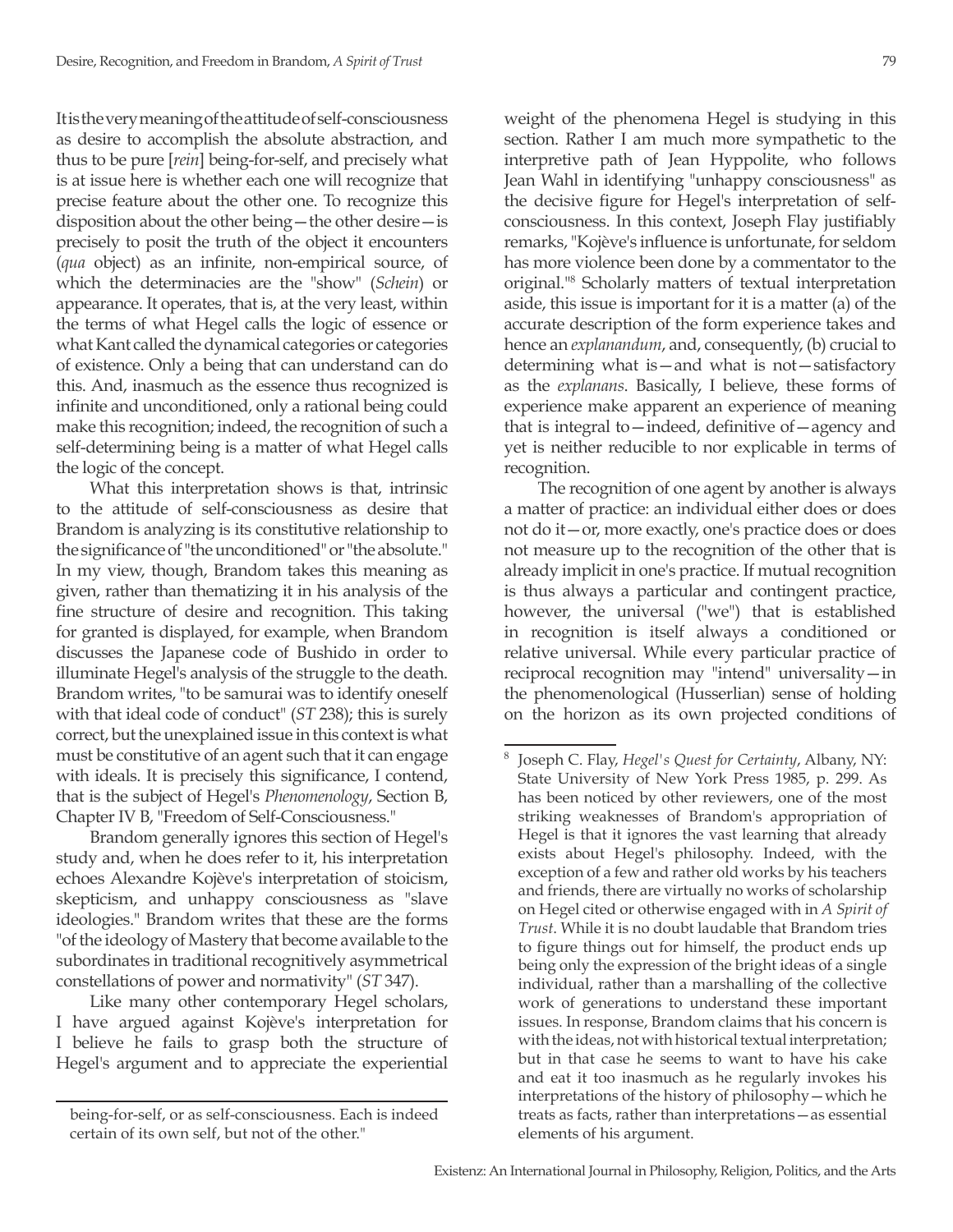fulfilment—the communities of mutual recognition actually enacted will always fall far short of including all agents. If accomplished universality were the condition of freedom, then, freedom would be a dream, a mere "ought," as Hegel likes to say, rather than something actual (*wirklich*). In fact, however, freedom is a phenomenon and what Hegel calls stoicism, skepticism, and unhappy consciousness are its different forms of realization even in a world in which universal, reciprocal recognition does not (and, I believe, in principle cannot) exist. Hence, I maintain, one must not conflate the idiomatic use of the word "freedom" in political contexts (that is, in the contexts of *Recht*) with its use in ontological contexts, when one analyzes agency or, indeed, morality. Indeed, this distinction between freedom as an ontological and as a practical notion is already presented by Kant (*CPuR* 464-5, A533-4/B561-2).

To my mind, H. S. Harris correctly captures the fundamental meaning of "freedom" in Hegel's thought. He writes that what Hegel addresses is

how there can be (as there evidently is) an "eternal"... standpoint within time. We *know* intuitively that this "absolute" standpoint exists.<sup>9</sup>

Agents have the experience of recognizing other agents, and it is the practical and epistemic conditions implied by the fact of this experience that Hegel, and also Brandom, articulate in the study of the independence and dependence of self-consciousness. As I have also noted, though, in my remarks about reason, humans have the experience of recognizing truths, the meaning of which by definition exceeds any possible experience. This is what Harris calls the "eternal" standpoint—and it is the "fine structure" of this experience that Hegel studies in the aforementioned section "Freedom of Self-Consciousness" (and, I maintain, in the subsequent chapters of the *Phenomenology of Spirit*).10

When making moral or mathematical claims, for example, it is integral to the meaning of these claims that they apply infinitely—thus beyond the limits of one's own, finite experience—and this is in part what it means that one experiences these claims as necessary. As Kant and René Descartes respectively showed, the condition for one's experience of the necessity of these universal claims is freedom. What is crucial here is that one does have this experience of necessity, and that means one's freedom is attested to oneself whether or not others acknowledge it. That is why the stoicism of Epictetus, for example, can be a phenomenon of freedom: even though Epictetus himself was a slave, that is, his equality in principle with all others was not recognized in practice, he nonetheless has his own status as irreducible to how others take him attested for himself. Skepticism and what Hegel calls "Unhappy Consciousness" are, as I understand them, further developments within this non-recognitive, noninterpersonal domain of autonomy.

Skepticism recognizes the fundamental fact that the natural world appears to an experiencing subject, and is, as such, a phenomenon; but inasmuch as it is a phenomenon, the natural world is insufficient to account for the experience of it, for it would beg the question to explain the cause by its effect. Unhappy Consciousness is Hegel's name for the experience one has, within the parameters of this skeptical recognition of the irreducible autonomy of experience as such, of compelling imperatives—imperatives that come not from the external reality of the natural world but from within one's experience of subjectivity itself. To have mathematical experience is to recognize the imperative, which is intrinsic to one's free subjectivity, that, for example, one hold equals to the equal. This mathematical imperative, like the categorical imperative of morality, is, however, not deducible from anything empirical—it is, on the contrary, a norm to which the empirical is held; nor, strictly speaking, is it realizable empirically, inasmuch as there are ultimately no unambiguous empirical examples of equality. In other words, the mathematical ideal, or imperative, of equality is an absolute or unequivocal meaning—the "eternal" standpoint to which Harris refers—that informs an always equivocal, inherently relative experience. It is thus a form of experience that in principle is irreducible to, and hence inexplicable by, the terms of empirical or natural life. This, I believe, is the meaning of *Freiheit* (freedom) in Hegel's phenomenology: it is precisely the fact, definitive of our human experience—of our human reality that the form one's experience takes can never be adequately explained "from the ground up" in terms of one's empirical participation in nature or even one's engagement with other self-consciousnesses.

<sup>9</sup> H. S. Harris, *Hegel's Ladder, Volume I: The Pilgrimage of Reason*, Indianapolis, IN: Hackett 1997, p 14.

<sup>10</sup> John Russon, *Infinite Phenomenology: The Lessons of Hegel's Science of Experience*, Evanston, IL: Northwestern University Press 2016, pp. 126-42. [Henceforth cited as *IP*]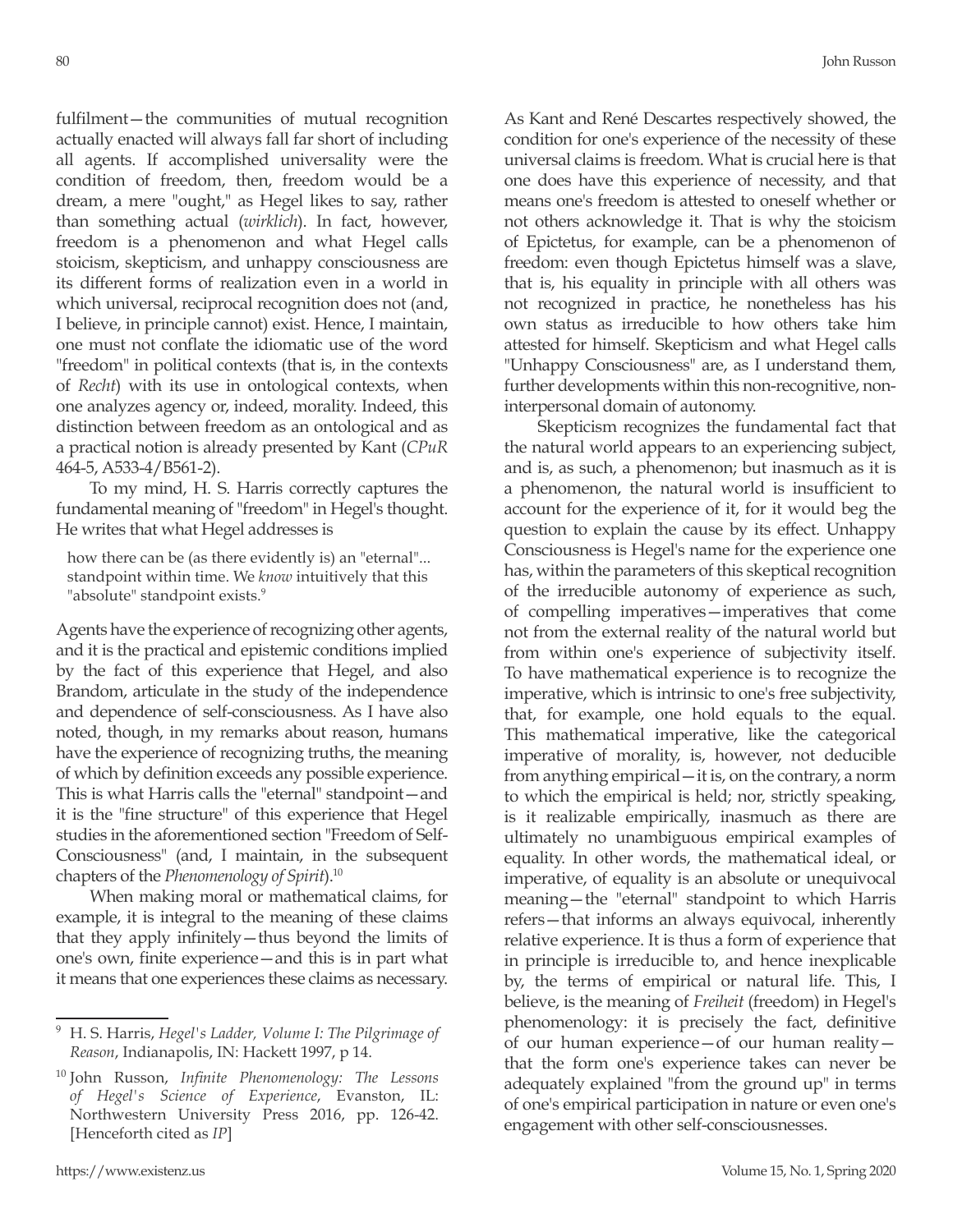This is relevant to Brandom's account, for this ability to engage with unconditional meanings meanings that define but cannot be derived from empirical life—is integral to being an agent. This means both that one must oneself have this capacity in order to be an agent but also that one must ascribe this capacity to another if one is to recognize that other as an agent. Integral to the constitutive terms of agency, then, and thus integral to the constitutive terms of reciprocal recognition, is the imperative that one recognize another as being precisely not reducible to the terms of recognition but, on the contrary, as being in principle defined by a kind of autonomy that exceeds any natural and social terms.

Contrary, then, to Brandom's claim that Hegel's model of recognitive self-consciousness is the corrective *Aufhebung* of Kant's conception of moral autonomy, I believe that Hegel demonstrates precisely that the dialectic of recognition points to its own *Aufhebung* in morality.11 However, before explaining more exactly how I understand that relationship, I need first to discuss how, I believe, Brandom significantly misrepresents Kant.

Brandom often refers to "Kantian autonomy"; it is the central subject of sections II and III of Chapter 9 (*ST* 269-85). In a way that is characteristic of his interpretation, Brandom writes,

Kant's construal of normativity in terms of autonomy is at base the idea that rational beings can *make* themselves responsible (institute a normative stance) just by *taking* themselves to be responsible (adopting an attitude). [*ST* 269]

For clarification, Brandom turns to the umpire in a baseball game who says, "Till I calls 'em, they ain't"; the umpire, in other words, who "asserts the authority of his attitudes to institute the statuses that are their objects," that is, "he takes his calls to be *constitutive* of whether the pitches they classify actually are strikes or balls" (*ST* 270). Brandom construes the umpire's attitude as the extreme form of the basic idea of modernity, of which Kant's position is "the final, most enlightened" form (*ST* 273). This, I believe, is a significant misunderstanding and misrepresentation of Kant's understanding of autonomy.

The fundamental phenomenon recognized by Kant is command.<sup>12</sup> Autonomy, as Kant understands it, is not a matter of deciding something for oneself, but is a matter of finding oneself commanded: the command is intrinsic to one's very experience of "I." It is for that reason that, though one is subject to the command, one is nonetheless autonomous—precisely free—for it is not a command that has come from someone or something else, from which one could therefore distance oneself. Although this is, thus, a matter of autonomy, precisely what it reveals is that "I"—the "auto" of autonomy—is equivocal: the "I" as which I experience myself—the empirical I must be distinguished from a non-empirical I that is experienced only in and as its products—in and as its commands. The "I" that I live—the empirical I is always intrinsically defined by a call, an intrinsic normativity, to which it answers but of which it cannot claim authorship. In its very nature, then, the I is divided: it finds itself answering to nothing other than itself, and yet it cannot occupy the position of generating those commands (*PS* 126-8, 139, §§206-7, 210, 231; *PG* 143-4, 145-6, 157). Brandom's interpretation of Kant, on the contrary, ignores the equivocity that is ontologically intrinsic to the concept of "I"—the defining characteristic of a rational being and thus conflates moral autonomy, which Hegel identifies as a form of reason (*Vernunft*) with stoicism. Indeed, this constitutes an error that Hegel flags in his explanation of why modernity (*Kultur*) should not be confused with the Roman world of "legal status."13

 $^{\rm 11}$  Brandom claims that the autonomous self as construed by Kant is superseded by the social relationship of recognition as construed by Hegel (*ST* 262, 269, 277-80).

 $12$  This phenomenon is the subject of Hegel's section entitled, "Reason as Lawgiver," (*PS* 252-6, §§419-28; *PG* 277-81). In this section, Hegel shows (negatively) the insufficiency of reason understood abstractly (that is, independently of contingent relations of social recognition) to account for morality; his parallel discussion in "Spirit certain of itself. Morality" (*PS* 364- 409, §§596-671; *PG* 394-442) works out (positively) the relationship between the unconditional imperatives of moral reason and the conditioned terms of social recognition. This latter point is addressed by Shannon Hoff, *The Laws of the Spirit: A Hegelian Theory of Justice*, Albany, NY: State University of New York Press 2014, Chapter 5.

<sup>13</sup> *PS* 298, §489; *PG* 324: "Although here the self knows itself as this self, yet its actuality consists solely in the setting-aside of its natural self"; and "The self knows itself as actual only as a transcended self" (*PS* 299, §491; *PG* 326).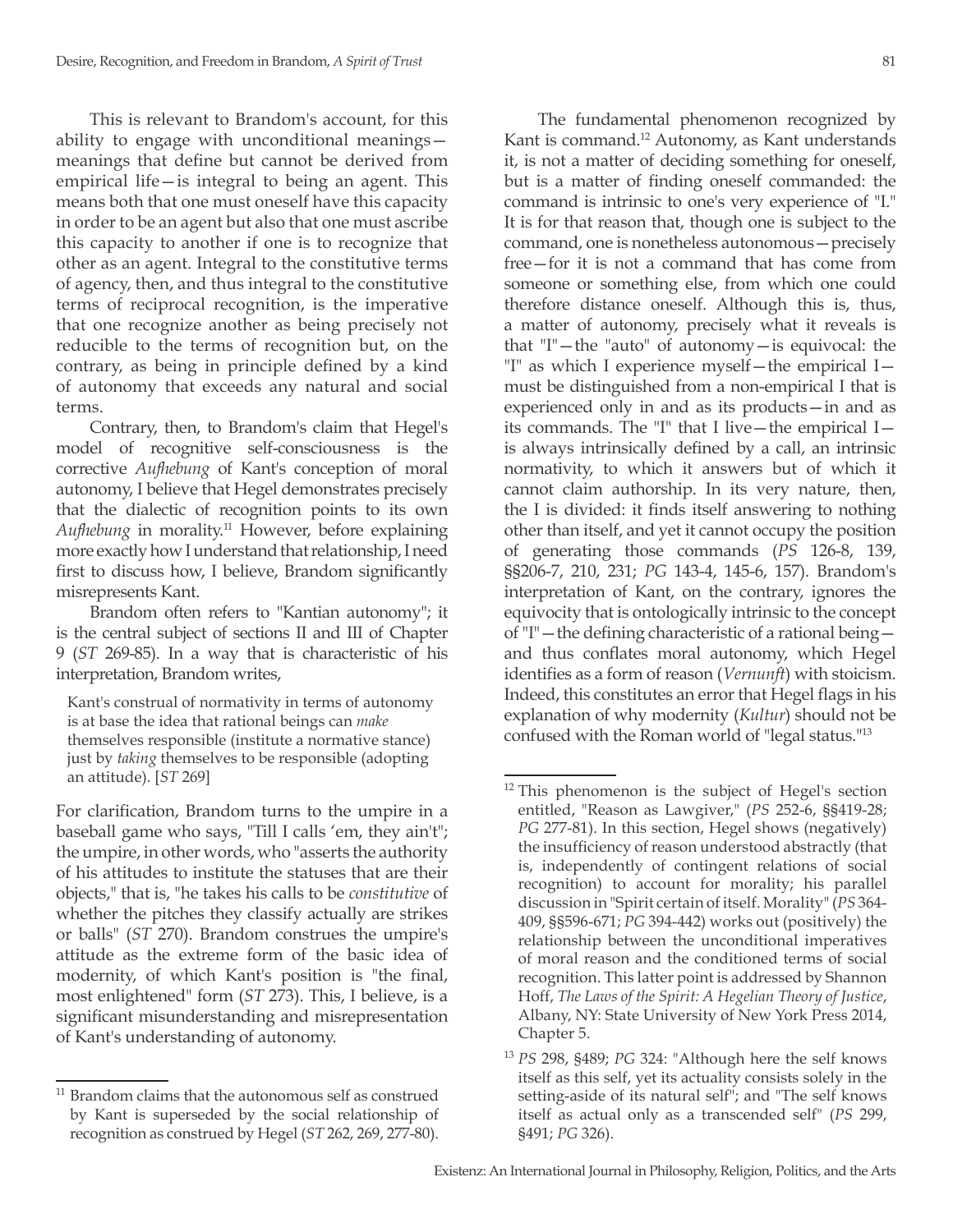Brandom's defense of the ultimacy of relations of recognition is correct insofar as it will always be the case that the terms of one's self-interpretation will be socially defined; in other words, the culture of recognition in which one lives will always set the parameters for how one makes sense of things. But although this is necessary, it is not sufficient to account for the meanings of one's world. Along with this horizontal axis, as it were, stretching from person to person, one must also recognize a vertical axis, stretching from one's empirical ego to whatever the meaning-giving powers are that are intrinsic to one's subjectivity. It is always true that the "I" that answers to those intrinsic imperatives is already constituted by relationships of recognition, and thus, even as one answers to them privately, one nonetheless stands in an interpretive relationship to this, one's own self in a manner that is intersubjective. As an individual subject, one is thus always defined by the intersection of reason (in the rich sense Hegel gives to the term *Vernunft*) and recognition, and thus by the imperative that the conditioned terms of recognition need to be made to accommodate the unconditional demands of reason. And this is ultimately the point of Hegel's analysis of conscience, the conclusion of which, regarding confession and forgiveness, is the capstone of Brandom's account of recognition (*ST* 1-2, 30-1, 583-635, 744-57).

I agree with Brandom that the discussion of confession and forgiveness at the end of Section (BB.) Spirit is effectively "the punchline of the *Phenomenology*" (*ST* 615). Brandom expresses this punchline in these terms:

semantic self-consciousness, awareness of the transcendental conditions of the intelligibility of determinately contentful attitudes, of thinking, believing, meaning, or intending anything, consists in explicitly acknowledging an always-already implicit commitment to adopt generous recognitive attitudes of reciprocal confession and recollective forgiveness. [*ST* 615]

I think Brandom's account of Hegel's point here is correct as far as it goes, but also that it does not go far enough. The discussion of confession and forgiveness is the conclusion of Hegel's study of the phenomenon of conscience (*das Gewissen*), which is itself the fullest development of morality or, in Hegel's more precise language, it is "spirit that is certain of itself" (*der sich seiner selbst gewisse Geist*).14 As a "self-certain" spirit one experiences oneself to be able—indeed, to be commanded—personally to intervene in a specific circumstance on the basis of one's direct, individual insight into what the good commands: "This self of conscience...is directly aware of itself as absolute truth and being" (*PS* 384, §633; *PG* 416). This is the very meaning of conscience—to have a sense of personal insight into what is to be done—and this attitude is the culminating shape of spirit. What Hegel's analysis shows—and what Brandom recognizes—is that the internal demands of the attitude of conscience require ultimately that, as a conscientious agent, one recognize the limited condition one's own perspective—that is, the limitations that preclude one in principle from being an adequate interpreter of the unconditioned good—while also recognizing the legitimacy of the conscientious perspectives of others who do not recognize the truth of one's own perspective. It is these recognitions that are accomplished in the dialogue of confession and forgiveness, a dialogue that is precisely one in which the agents must recognize each other as conscientious, that is, as each one answering to an unconditional imperative that is not defined by but always necessarily interpreted by the terms of recognition. Thus, the punchline of the *Phenomenology*, as I understand it, is the need to reconcile the experience of recognition and the experience of freedom.

#### **Coda: The History of Spirit**

Finally, my challenge to Brandom's interpretation of freedom in terms of recognition also leads me to challenge one more claim in *A Spirit of Trust*; it is too big a portion of Brandom's book for me to engage with in detail, yet based on what I have said about freedom above, I am able to provide a simple, summary statement. Brandom's interpretation centrally revolves around a distinction between the modern and the traditional interpretation of normativity that he imputes to Hegel (*ST* 29-31, 262-4, 469-77). I believe Brandom is right to assert that there is such a distinction and that he is also right in asserting that Hegel's argument pivots

<sup>&</sup>lt;sup>14</sup> The structure of Hegel's text makes it clear that this is the third and concluding form of *Geist*, and it is precisely not a further development of social and political institutions, which were definitive of the first two forms. Brandom, however, understands "the envisaged third phase of *Geist*," of which Hegel is a "prophet," to be a further society, not yet realized (*ST* 31, 470).